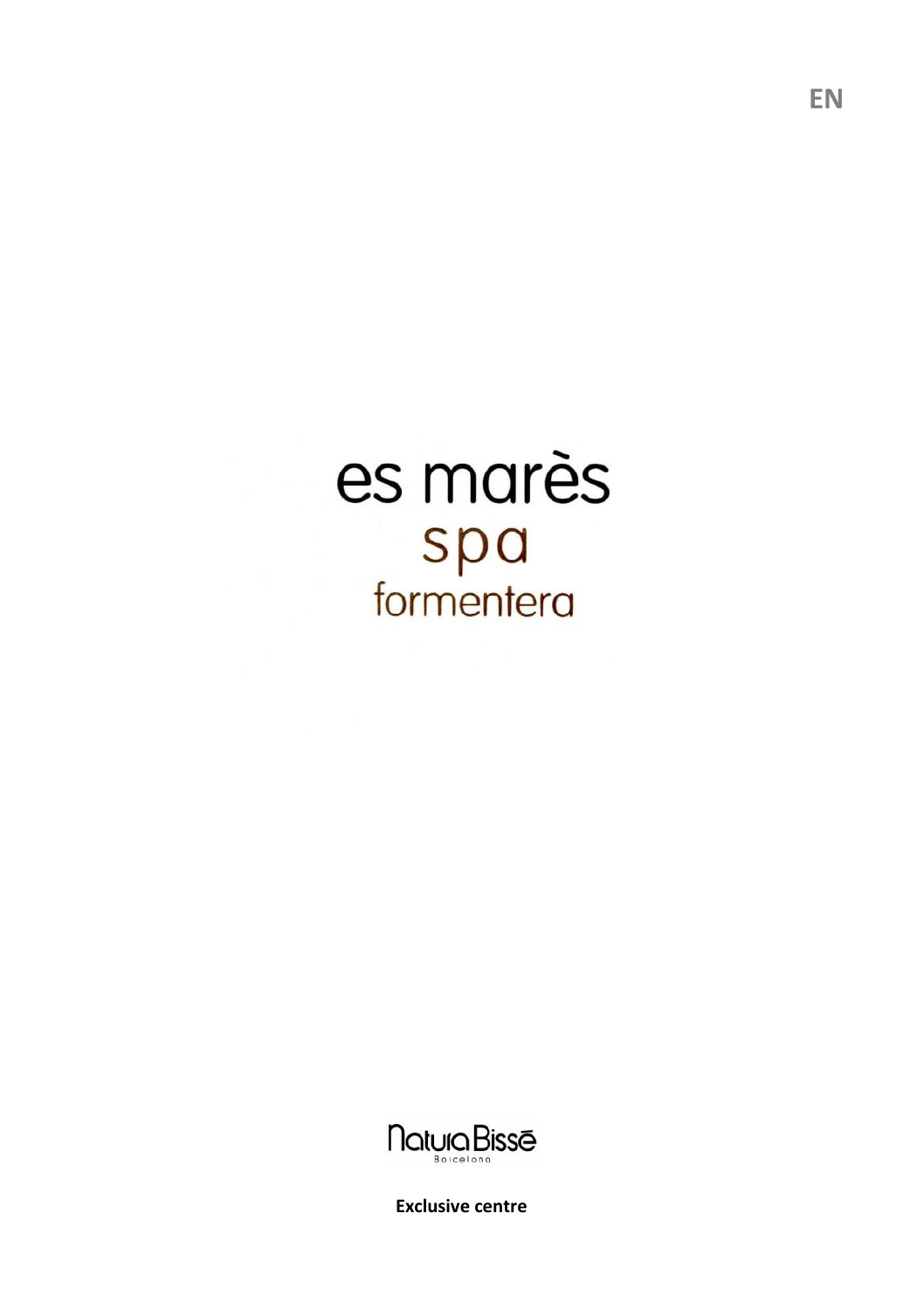# **MASSAGES FOR WELL-BEING**

**RELAXING MASSAGE WITH AROMATHERAPY:**

-PARTIAL (30 min) 40€

-COMPLETE (50 min) 60€

 $-COMPLETE + (80 min) 90E$ 

**HEAD AND FEET MASSAGE:** (40 min) 50€

**HEAD AND FACE MASSAGE:** (30 min) 40€

**SPORTS MASSAGE**: Massage to relieve the muscle fatigue after a big effort or competition. (40 min) 60 €

**LYMPHATIC DRANAIGE:** (60 min) 70€

### **MADEROTERAPIA MASSAGE:**

-PARTIAL (40 min) 50€

-COMPLETE ( 80 min) 100€

**SPECIAL REDUCING MASSAGE:** Sculpt your body, combining wood therapy, anti-cellulite massage and lymphatic drainage ( 45 min) 60€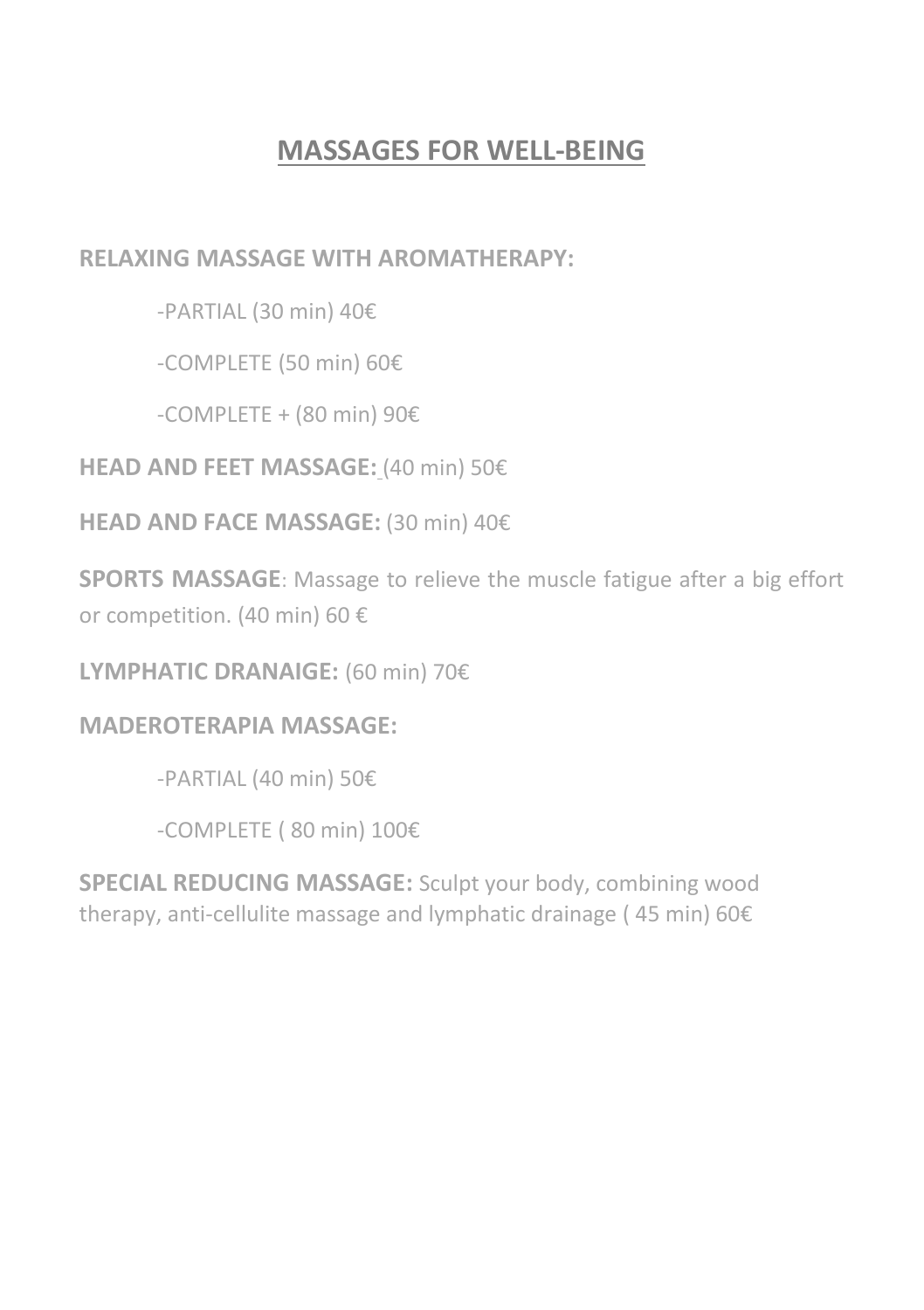## **SPA ZONE AND PACKS**

**SPA CIRCUIT** (90 min) 35 €

**SPA CIRCUIT** (90 min) **+ RELAXING MASSAGE** (30 min/50 min) 65€ / 90€

**SPA CIRCUIT** (90 min) **+ BAMBOO SCRUB** (45 min) 75 €

**BAMBOO SCRUB** (45 min) + **THE CURE** (80 min) 100€

# **5 AND 10 SESSIONS VOUCHERS**

**SPA CIRCUIT VOUCHER** 150€ / 275 €

**RELAXING MASSAGE VOUCHER (30 MIN)** 185€ / 340€

**RELAXING MASSAGE VOUCHER (50 MIN)** 275€ / 500€

**MADEROTERAPIA VOUCHER 40 MIN** 220€ / 400€

**MADEROTERAPIA VOUCHER 80 MIN** 420€/ 700€

**LYMPHATIC DRANAIGE VOUCHER 60 MIN** 300€/ 580€

**SPECIAL REDUCING MASSAGE VOUCHER 45 MIN** 270€/ 500€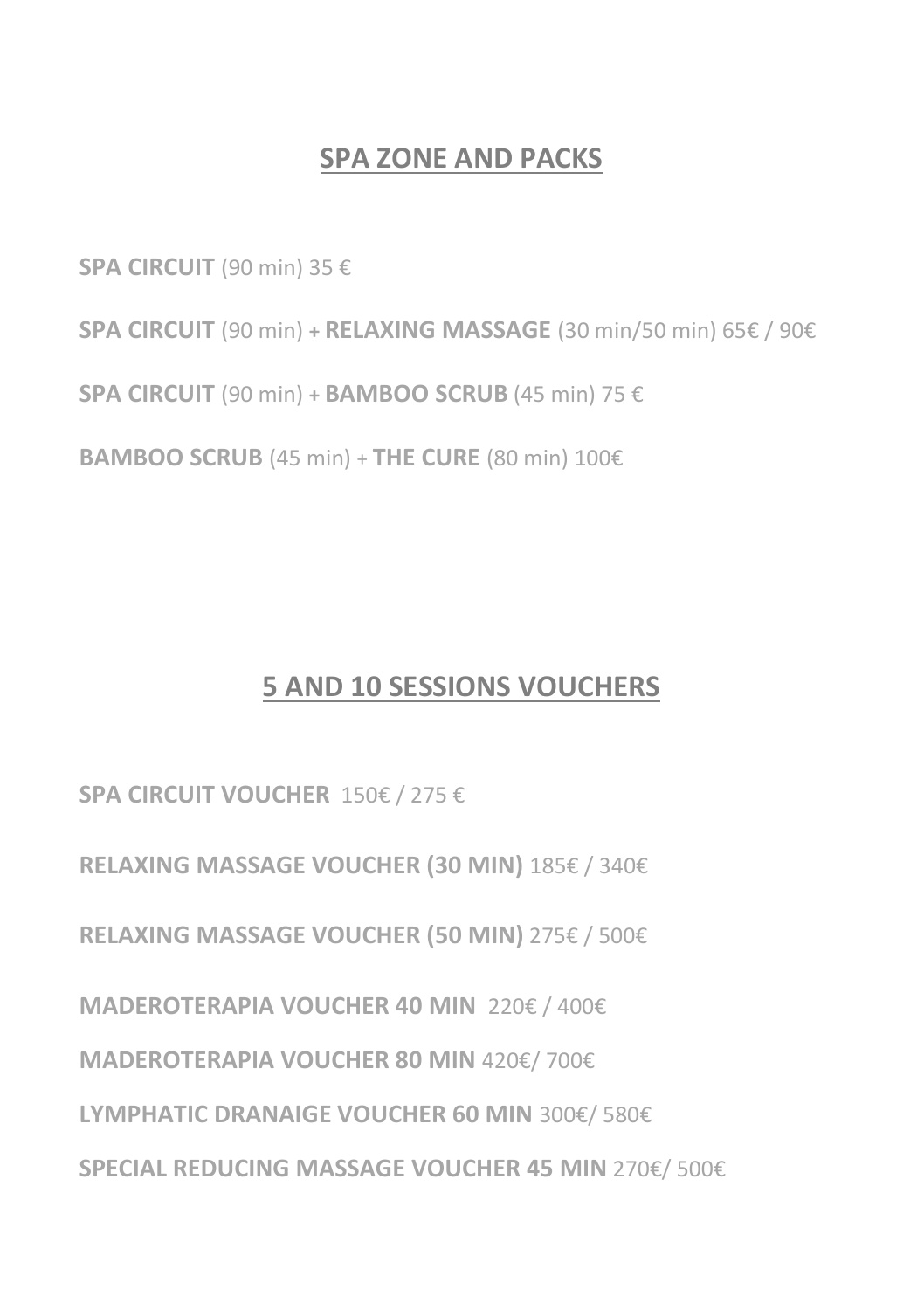# **FACIAL TREATMENTS**

**THE CURE**: Full facial hygiene that removes impurities from the skin. (80 min) 65€

**O<sup>2</sup> RELAX:** Pure oxygen molecules in your skin. For dull or dehydrated skins with a lack of tone and vitality. (60 min) 65  $\epsilon$ 

**STABILIZING EXPERIENCE:** This line regulates excess sebum, helps close pores, is antibacterial, anti-aging and firming. (60 min) 65€

**CITRUS ESSENCE:** Immediate deep moisturizing treatment. For a firmer, brighter and more vital skin. (60 min) 75 €

**S.O.S SENSIBILITY**: Treatment free of parabens and alcohol for the most sensible and delicate skins with a lack of comfort. (60 min) 75€

**3D COLLAGEN SHOCK:** Repairing treatment to reduce the effects of the passing of time, resulting in a firm and smooth skin. (60 min) 85€

**INHIBIT FACE-LIFT:** Ideal treatment to minimize wrinkles and fine lines. Smoother and more elastic skin. (60 min) 110€

**FACIAL TREATMENT SPECIAL FOR MEN:** Energizing treatment, designed especially for men for their specific needs. (60 min) 70  $\epsilon$ 

\* Ask for facial wood therapy, +5.00€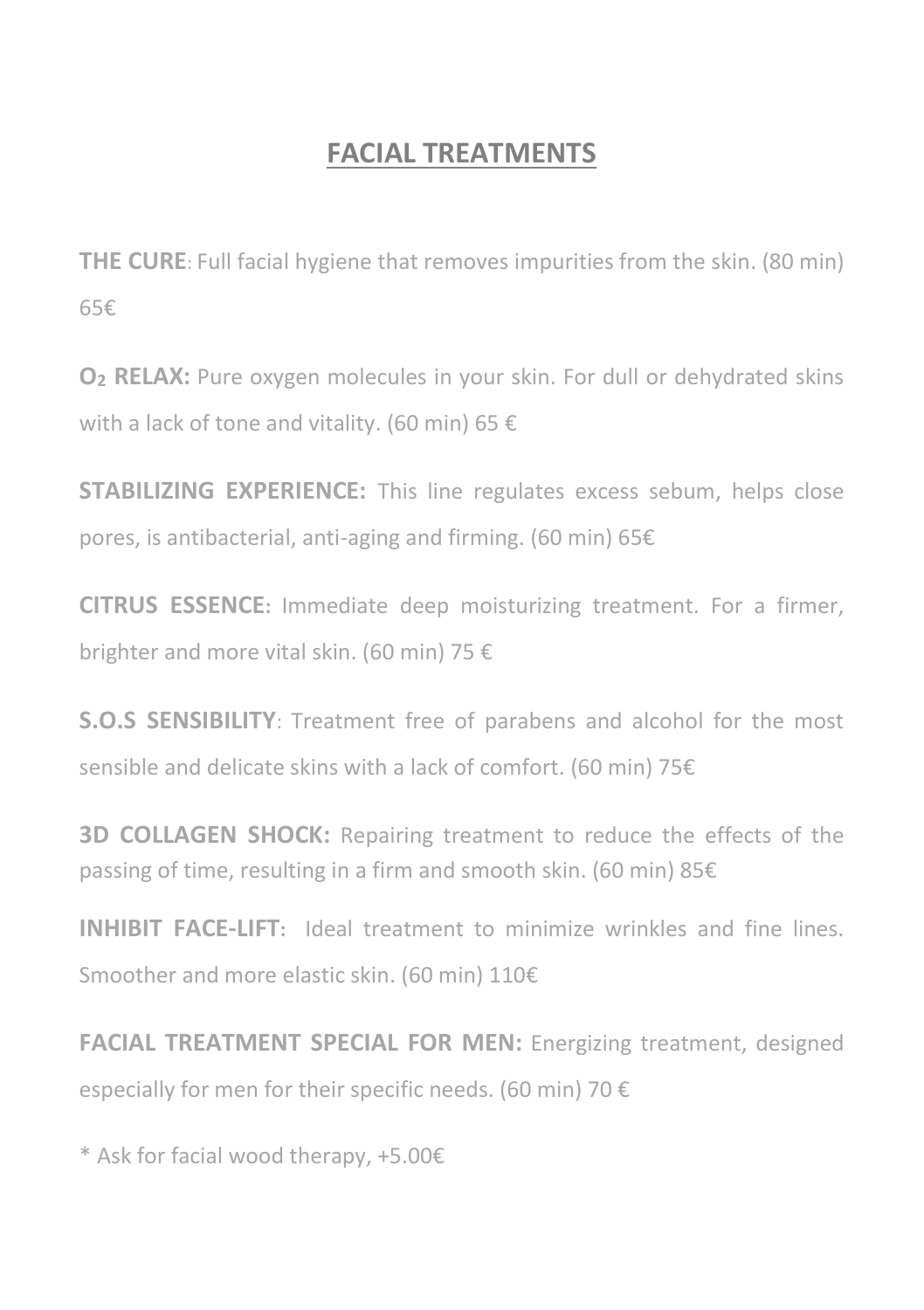# **CORPORAL TREATMENTS**

**BAMBOO SCRUB**: Exfoliation with bamboo micro-particles and intense moisturizing. (45 min) 55€

**CITRUS BATH:** A dose of energy with Vitamin C on your body. (60 min). 80€

**O2 BODY PERFECTION:** Relaxing and oxygenating treatment for every type of skin, which consists of scrub, mask and detox massage. (60 min) 80€

**RITUAL DIAMOND EXPERIENCE ROSE:** Obtain a velvety skin and rose perfume with this peaceful scrub and relaxing massage that will provide a sublime appearance to your skin. (80 min) 105€

**RITUAL WELLNESS**: Free the flow of energy and tension, and restore balance and harmony between mind and body. (80 min) 105€

**SIGNATURE RITUAL:** We use 100% organic ingredients and unique manoeuvres to leave your skin, body and mind in harmony. (120 min) 190€

**MARINE ESSENCE:** Full body scrub and massage with essential oils selected by the client (90 min) 100€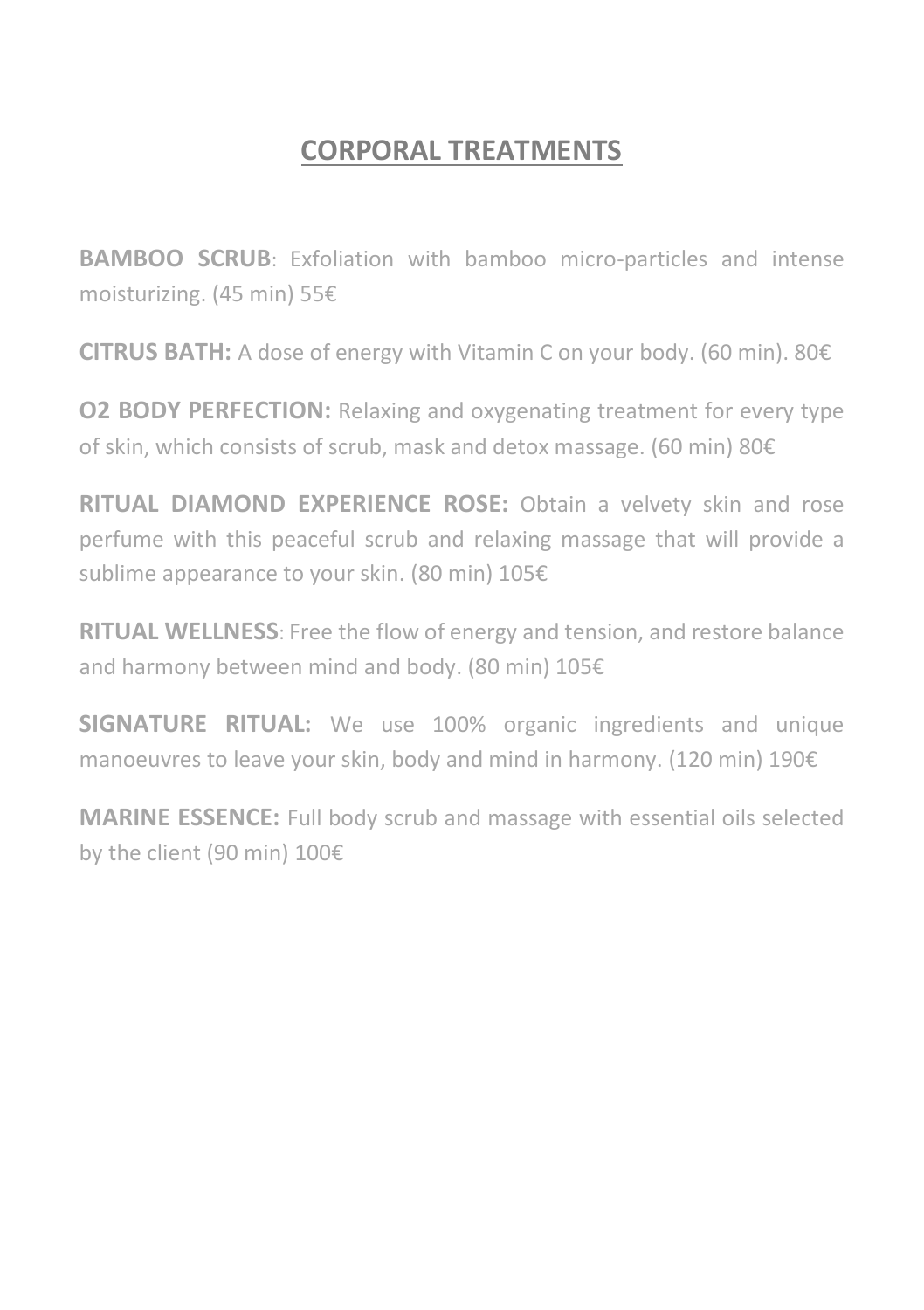### **MANICURE AND PEDICURE**

### **MANICURE**

| <b>Express manicure</b>           | 15€ |
|-----------------------------------|-----|
| <b>Basic manicure</b>             | 25€ |
| Spa manicure                      | 45€ |
| <b>Manicure with Shellac</b>      | 35€ |
| Shellac nail polish               | 25€ |
| <b>Remove Shellac nail polish</b> | 10€ |

### **PEDICURE**

| <b>Basic pedicure</b>             | 35€  |
|-----------------------------------|------|
| Spa pedicure                      | 50€  |
| <b>Pedicure with Shellac</b>      | 45€. |
| Shellac nail polish               | 25€  |
| <b>Remove Shellac nail polish</b> | 12€  |

**\* The services of manicure and pedicure will be only in the mornings.**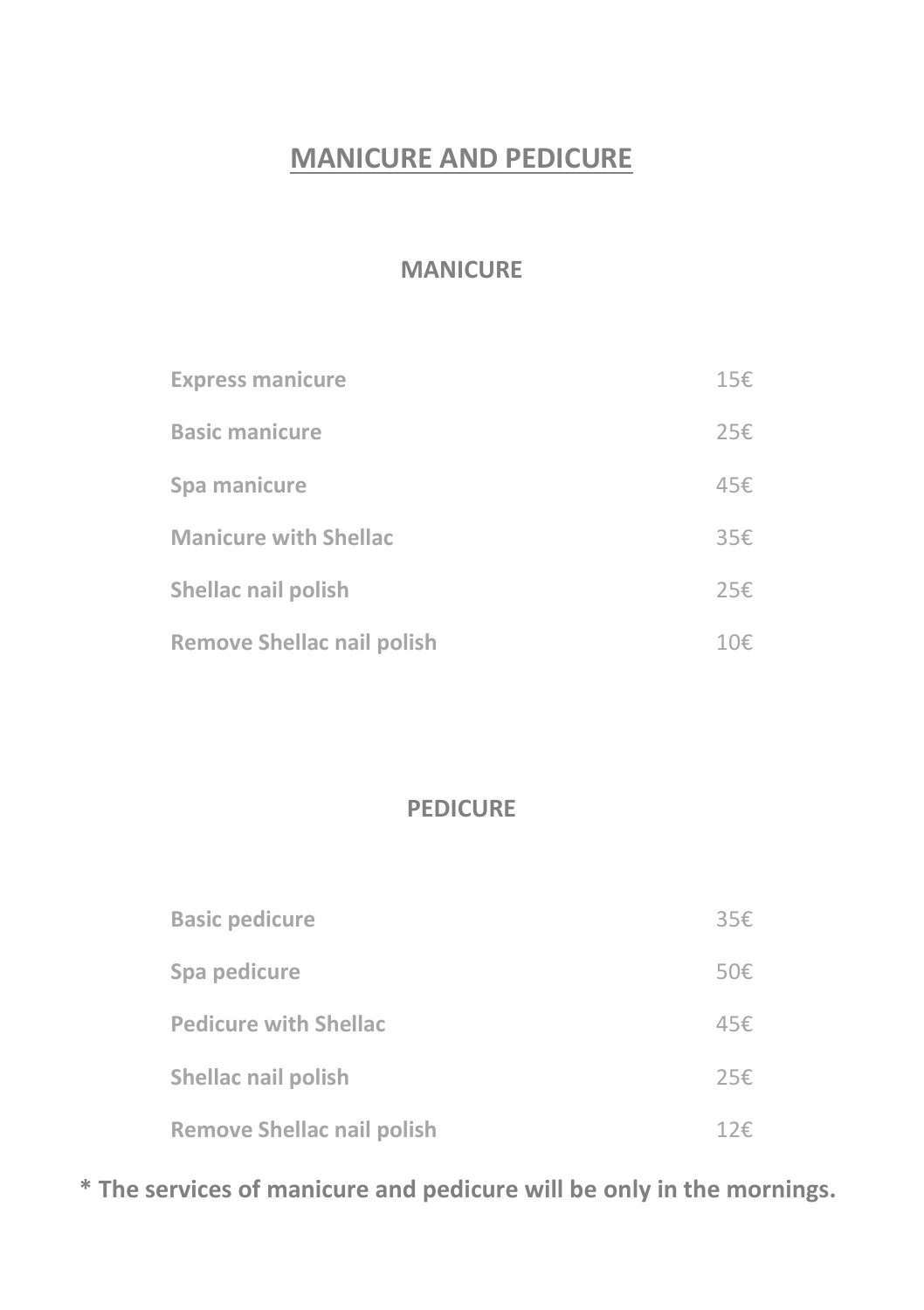Towel, shoes and bathing cap will be provided.

We ask our clients that if it is not possible to come to an appointment for any reason, please let us know as soon as possible.

Please come a few minutes in advance. In case of delay, and to respect the schedule, the treatment won't be extended.

Children under 16 are not allowed to enter.

**RESERVATIONS:**

**TEL: 971 323216**

**[spa@hotelesmares.com](mailto:spa@hotelesmares.com)**